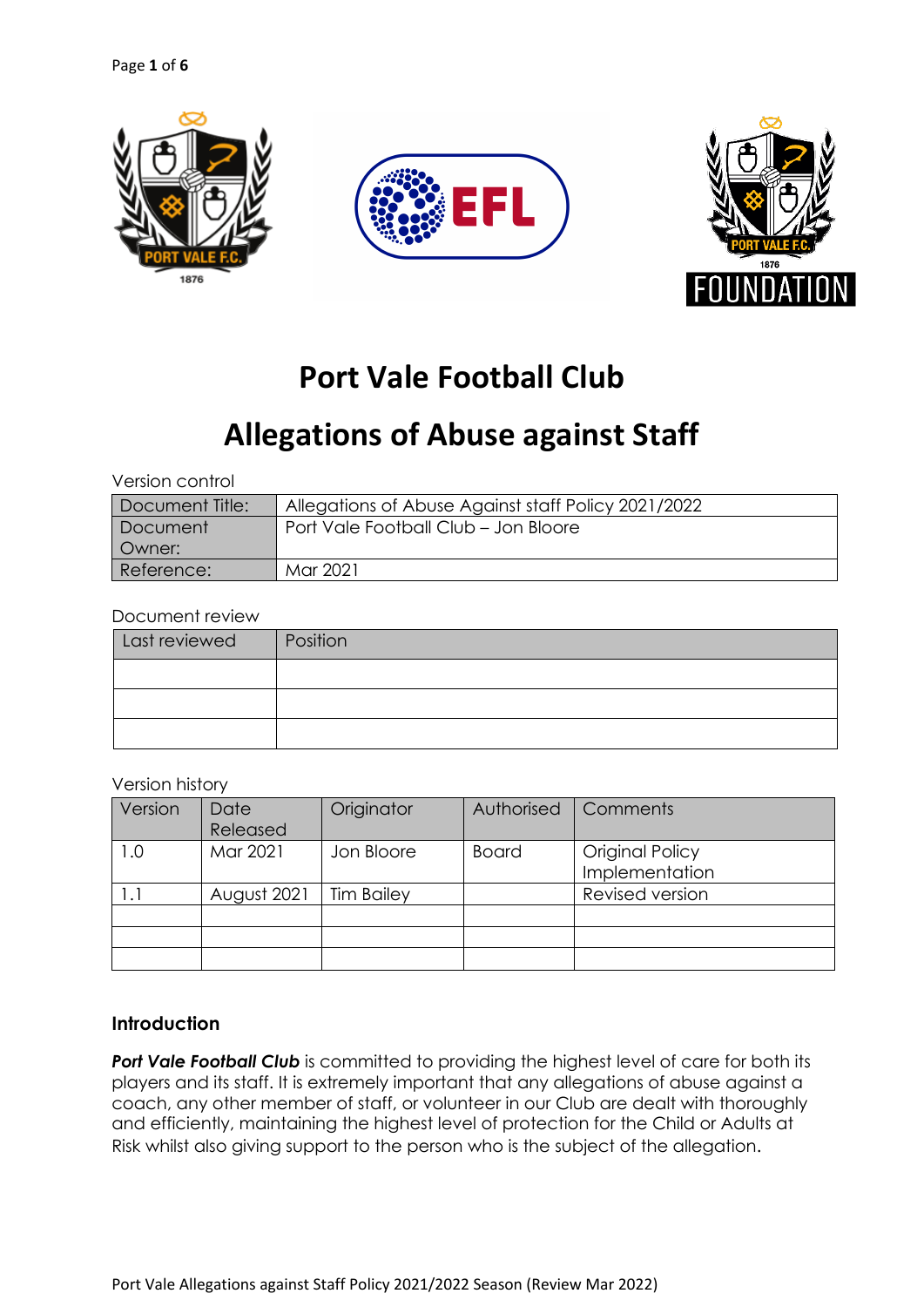This policy is designed to ensure that all staff, young people and parents or carers are aware of the procedure for the investigation of allegations of abuse in order that all complaints are dealt with consistently and efficiently as possible.

We hope that having a clear policy outlined will help young people to feel comfortable that they can voice concerns about any member of staff. Allegations will be reported to the Designated Safeguarding Officer (DSO) immediately or to the CEO where the (staff member) is the subject of an allegation. All allegations will be taken seriously and investigated immediately.

# **Purpose**

The procedure for dealing with allegations against staff depends on the situation and circumstances surrounding the allegation. This policy must be followed when dealing with allegations but may be adapted to each case. This policy will be used alongside the Club's **complaints policy and safeguarding Children and Adults at Risk policy.**

*Note: Port Vale FC Complaints policy and procedures are contained within the company handbook. Safeguarding children and the Adults at Risk Policies are contained on the Club Website.*

This policy will be used in any case where it is suspected or alleged that a member of staff or a volunteer at the club has:

- behaved in a way that has harmed a child/adult at risk or may have harmed a child/adult at risk (our **Safeguarding Children/Adult at Risk policy** outlines what it means to harm a child/adult at risk);
- possibly committed a criminal offence against or related to a child/adult at risk; or
- behaved towards a child/adult at risk or children in a way that indicates he or she may pose a risk of harm to children/adult at risk.

# **Timescale**

It is imperative that allegations against staff are dealt with as quickly as possible to:

- minimise the risk to the child/adult at risk.
- minimise the impact on the child's academic progress.
- minimise stress to the employee concerned.
- ensure a fair and thorough investigation for all parties.

To enable this to happen, all staff, parents, and young people and service users should be aware of the procedures set out in this policy.

## **Procedure**

## **Reporting an allegation**

All allegations made against staff should be reported immediately to the Designated Safeguarding Officer (DSO). Complaints about the DSO should be reported to the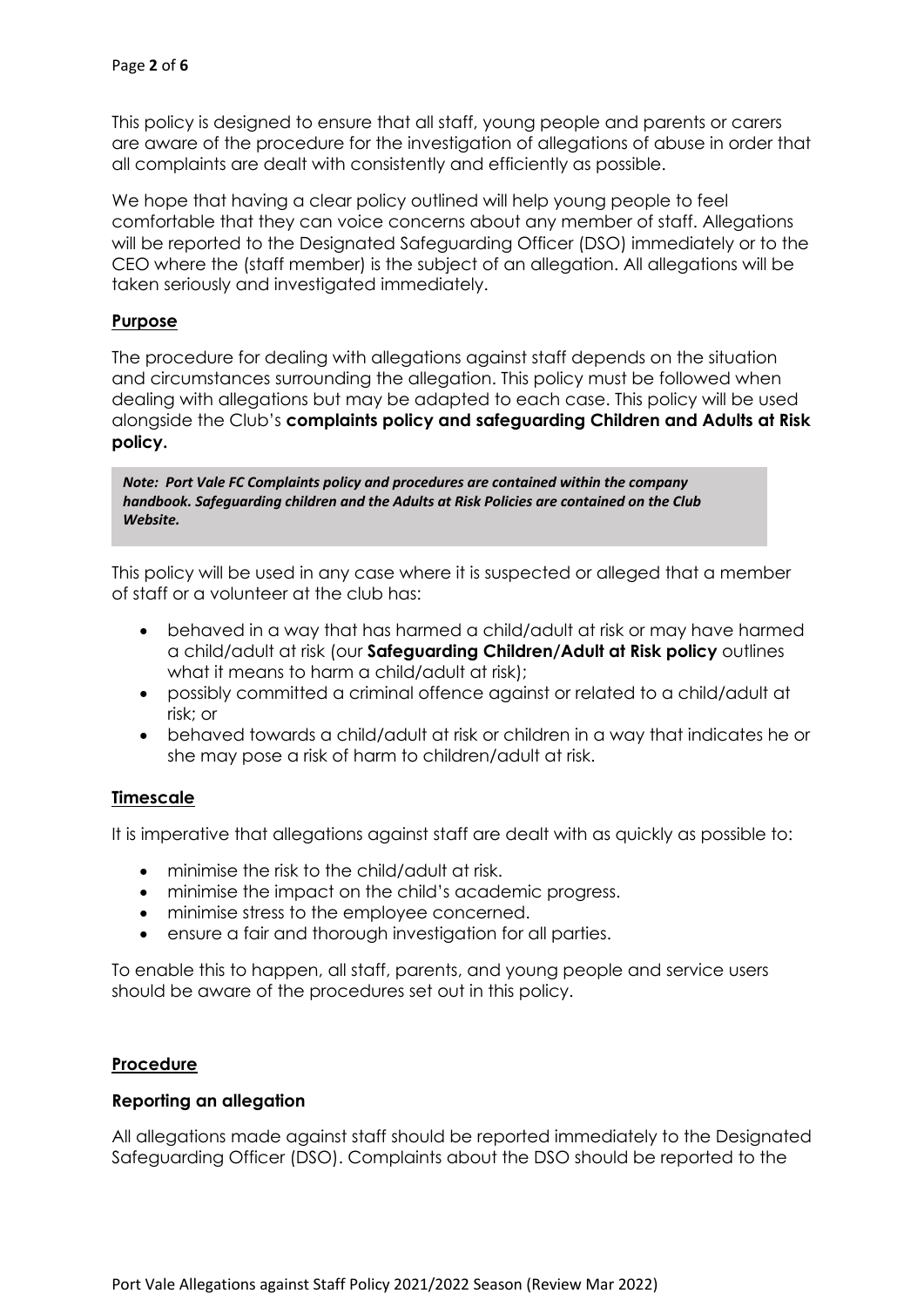SSM. Complaints about the SSM should be reported to the Chief Operating Officer (Claire Halket) who will then contact the designated officer at the local authority.

Staff who are concerned about the conduct of a colleague towards a child/adult at risk are undoubtedly placed in a very difficult situation. They may worry that they have misunderstood the situation and they will wonder whether a report could jeopardise their colleague's career. All staff must remember that the welfare of the child/adult at risk is paramount and must report their concerns immediately.

*The DSO/SSM/CEO or board member* will contact FA safeguarding team and EFL safeguarding team and the designated officer at the local authority refer to EFL guidance for managing safeguarding concerns and a discussion will take place to decide whether:

- more information is required; or
- no further actions are needed; or
- a strategy discussion should take place; or
- there should be immediate involvement of the police or social care.

The club will share available information with the FA safeguarding team designated officer about the allegation, the child, and the person against whom the allegation has been made and consider whether a police investigation or a strategy discussion is needed. Representatives from other agencies may be invited to the discussion and could include representatives from health, social care and police.

*Note : Stoke On Trent local authority designated officer is John Hanlon* Telephone direct line 01782 233342 Mobile number 07385 362877*e: john.hanlon@stoke.gov.uk and the designated Adult Safeguarding manager can be contacted via e:* DASM@stoke.gov.uk .

Staffordshire FA Contact is Jan Scott and he can be contacted via e:Jan.Scott@StaffordshireFA.com

Or e: safeguarding.children@TheFA.com

## **Investigation**

An investigation into the allegation is normally carried out by the authority in which it sits e.g. criminal allegations will be investigated by the Police and non-criminal allegations will be investigated in the first instance by the club and or the FA safeguarding team. This will be agreed at the initial evaluation stage. Where the Club is not conducting the investigation, it will cooperate with investigative agencies. The investigation will be overseen by the Local Authority Designated Officer (LADO) who will record and be reported to by all other relevant agencies involved.

Internal investigations must be second to any safeguarding investigation and may need to be delayed until the external investigation is complete.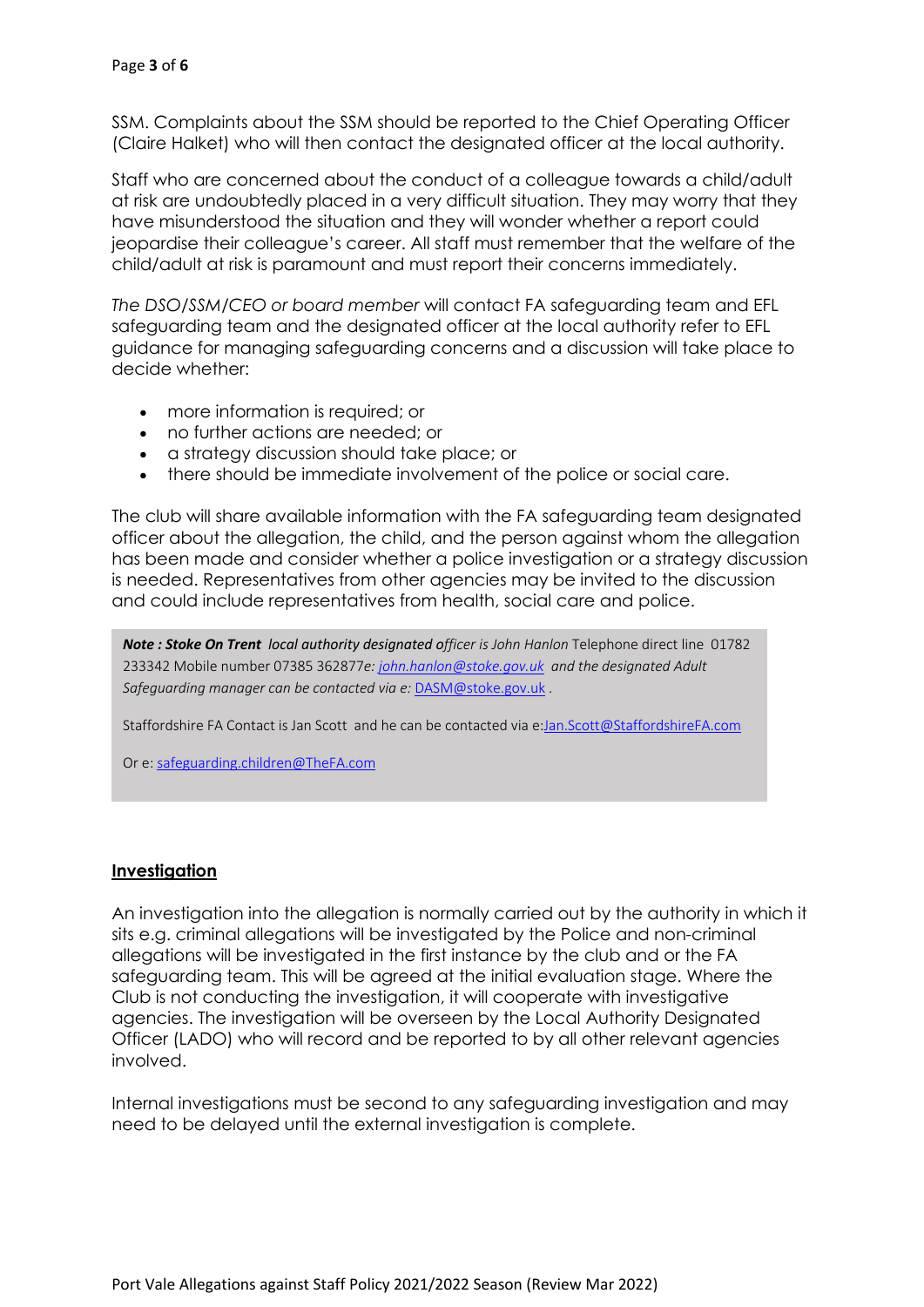The following definitions should be used when determining the outcome of the investigation:

- **Substantiated:** there is sufficient evidence to prove the allegation
- **Malicious**: there is sufficient evidence to disprove the allegation and there has been a deliberate act to deceive
- **False:** there is sufficient evidence to disprove the allegation
- **Unsubstantiated**: there is insufficient evidence to either prove or disprove the allegation. The term, therefore, does not imply guilt or innocence.
- **Unfounded**: to reflect cases where there is no evidence or proper basis which supports the allegation being made

# **Supporting those involved**

# **The person(s) who makes the allegation and their parents/carers.**

Parents and carers will be notified if their child makes or is involved in an allegation against staff if they do not already know. However, if the police or social services are to be involved, they will be contacted first and will advise as to what information may or may not be disclosed to the parents. *[There will be a staff member designated to the role of liaising with the parents and child about the case and ensuring that they are fully informed as far as is possible.]* Parents and carers will be made aware of any progress in the investigation, and where there is no criminal prosecution, the outcome will be explained to them. This may be a disciplinary outcome. During a disciplinary hearing the deliberations and information used for making a decision are usually confidential, but parents will be told the outcome in confidence.

Social services and the police may be involved and will provide the school with advice on what type of additional support the child may need.

The club's **Whistleblowing Policy** contained in the Company Handbook enables staff to raise concerns or allegations against their colleagues in confidence and for a sensitive enquiry to take place.

## **The Employee**

*Port Vale Football Club* has a duty of care to its employees and will take steps to minimise the stress of any allegation and the investigation process.

The person who is the subject of the investigation will be informed as soon as possible and usually after the initial discussion with the designated officer. The employee will then be advised on what the next course of action will be. However, if the police or social services are to be involved, they will be contacted before the employee, and will advise as to what information may be disclosed to the person under investigation.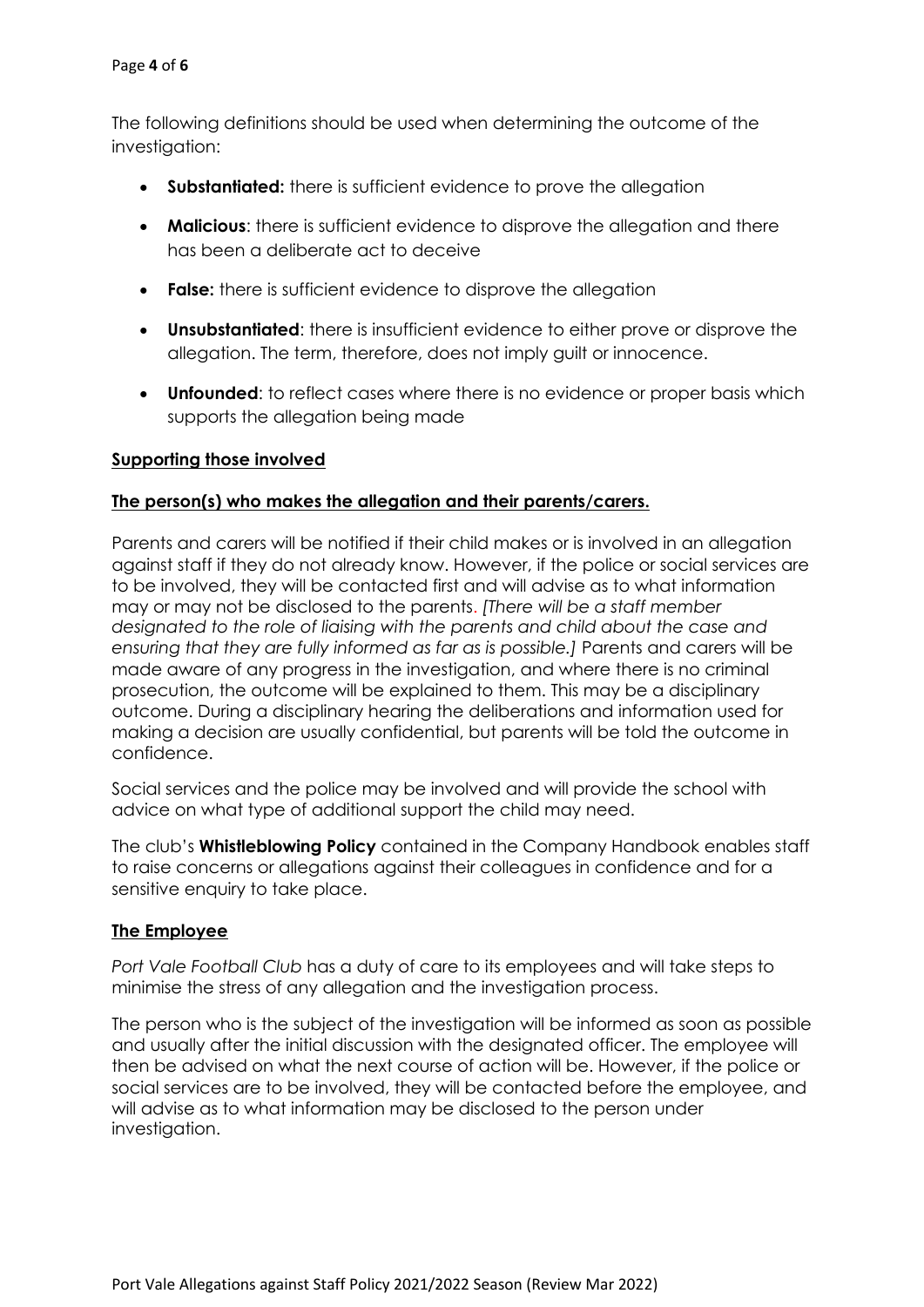The *DSO/SSM or BOARD named representative* will keep the employee informed of the progress of the case and any other work-related issues.

The employee may need additional support and the club will consider what might be appropriate to best accommodate this. If it is a criminal investigation and the police are involved, they may provide this additional support.

# **Confidentiality**

The club will make every effort to guard the privacy of all parties during and after an investigation into an allegation. It is in everyone's best interest to maintain this confidentiality to ensure a fair investigation with minimum impact for all parties.

A breach of confidentiality will be taken seriously and may warrant its own investigation.

## **Suspensions**

The club will not suspend a member of staff without serious consideration and will not do it automatically once an allegation has been made. Depending on the nature of the case, it may be possible that alternative arrangements are made so that the individual can continue working.

The employer *[board]* holds the power to suspend an employee but will listen to the views of the police and or FA and or LADO regarding suspension.

In the case of suspension, the employee will receive written confirmation within one working day and will be informed of the reason for the suspension.

## **Resignations**

If an employee resigns when the allegation is made against them or during an investigation, the investigation will continue until an outcome has been reached, with or without the employee's cooperation. They will be given full opportunity to answer the allegation.

## **Record keeping**

Where an allegation is found to be malicious, it will be removed from the record of the employee concerned.

For all other allegations, records of investigations and outcomes will be kept in the employee's personal file and they will be given a copy. The record will be kept, including for people who leave the organisation, at least until the person reaches normal retirement age or for 10 years if that will be longer, from the date of the allegation.

Details of any allegation made by a young person will be kept in the confidential section of their record.

All allegations of this nature will be recorded on TOPICS under "Raising a safeguarding concern".